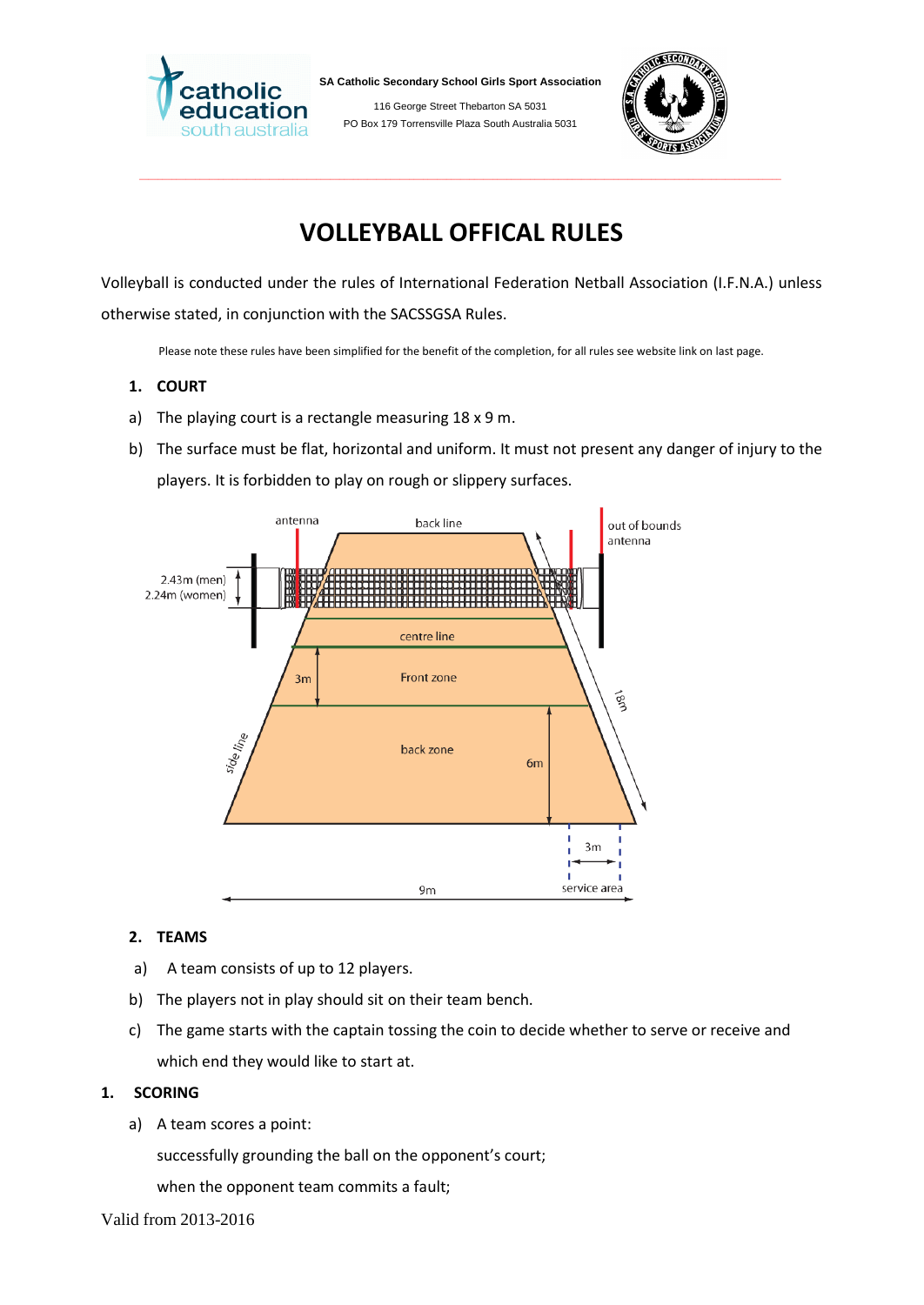when the opponent team receives a penalty

b) Fault

A team commits a fault by making a playing action contrary to the rules (or by violating them in some other way). The referees judge the faults and determine the consequences according to the rules:

If two or more faults are committed successively, only the first one is counted;

if two or more faults are committed by opponents simultaneously, a

DOUBLE FAULT is called and the rally is replayed.

c) Rally and completed rally

A rally is the sequence of playing actions from the moment of the service hit by the server until the ball is out of play. A completed rally is the sequence of playing actions which results in the award of a point.

If the serving team wins a rally, it scores a point and continues to serve.

If the receiving team wins a rally, it scores a point and it must serve next. They may change rolls after each set if agreeable.

d) A set (except the deciding 5th set) is won by the team which first scores 25 points with a minimum lead of two points. In the case of a 24-24 tie, play is continued until a two-point lead is achieved (26-24; 27-25; …).

# **2. POSITIONS ON COURT**

- a) There must always be six players per team in play
- b) The team's starting line-up indicates the rotational order of the players on the court. This order must be maintained throughout the set.
- c) At the moment the ball is hit by the server, each team must be positioned within its own court in the rotational order (except the server).
- d) The positions of the players are numbered as follows: the three players along the net are front-row players and occupy Positions 4 (front-left), 3 (front-centre) and 2 (front-right); The other three are back-row players occupying positions 5 (back-left), 6 (back-centre) and 1 (back-right).
- e) After the service hit, the players may move around and occupy any position on their court and the free zone.

#### **3. ROTATING POSITIONS**

- a) The rotational order is determined by the team's starting line-up and controlled with the service order and players' positions throughout the set.
- b) When the receiving team has gained the right to serve, its players rotate one position clock-wise: the player in position 2 rotates to position 1 to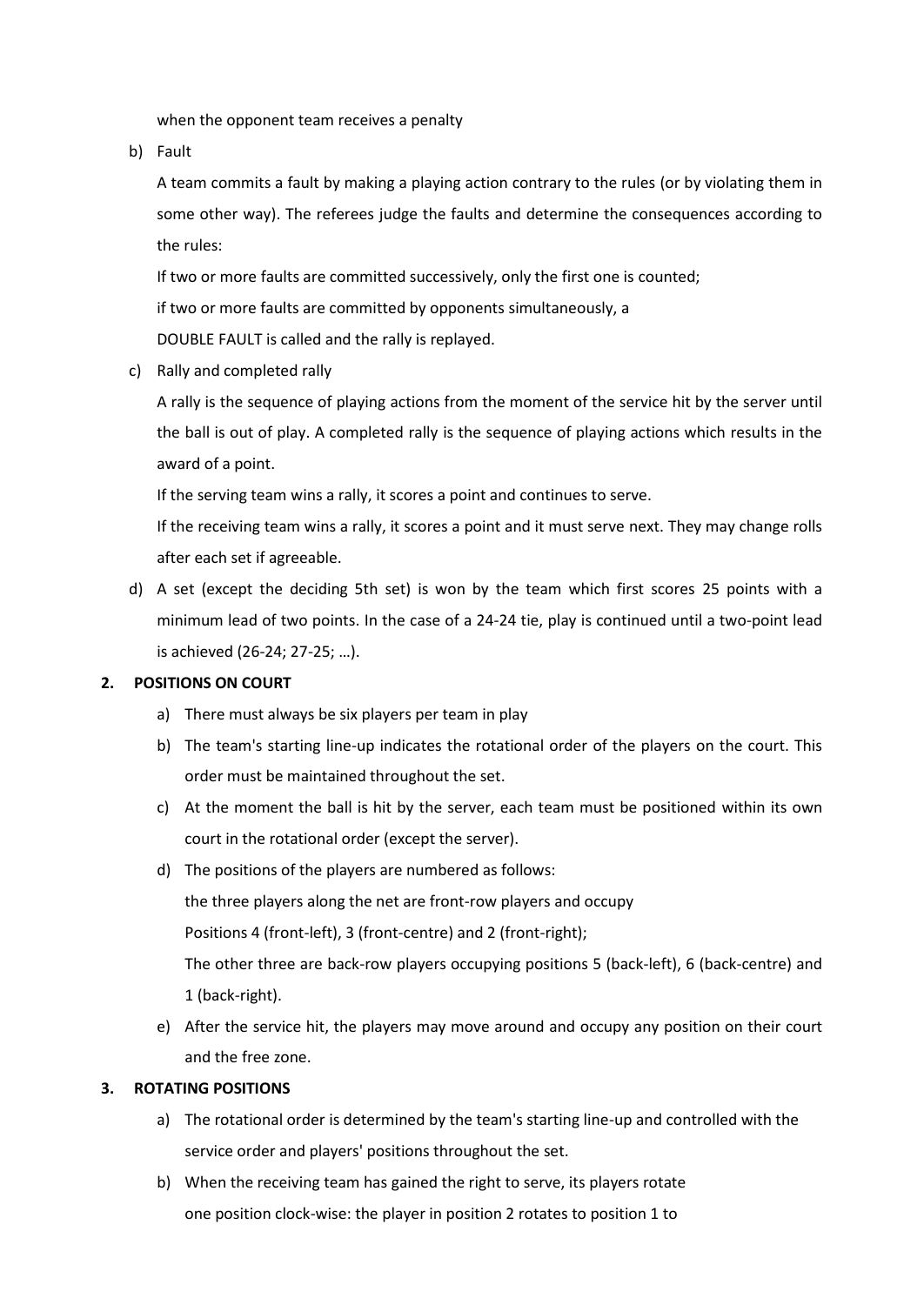serve, the player in position 1 rotates to position 6, etc.

The ball only has to touch any part of the boundary line to be called in.

# **4) TEAM HITS**

- a) A hit is any contact with the ball by a player in play.
- b) The team is entitled to a maximum of three hits (in addition to blocking), for returning the ball. If more are used, the team commits the fault of "FOUR HITS".
- c) A player may not hit the ball two times consecutively
- d) Two or three players may touch the ball at the same moment. When two (or three) team-mates touch the ball simultaneously, it is counted as two (or three) hits (with the exception of blocking).
- e) When two opponents touch the ball simultaneously over the net and the ball remains in play, the team receiving the ball is entitled to another three hits. If such a ball goes "out", it is the fault of the team on the opposite side.
- f) Throw ball up before hitting. (You are not allowed to hit the ball straight off your hand there must be a gap).

# **5) CHARACTERISTICS OF A HIT**

a) The ball may touch various parts of the body, provided that the contacts take place simultaneously.

Exceptions: at blocking, consecutive contacts may be made by one or more player(s), provided that the contacts occur during one action; at the first hit of the team, the ball may contact various parts of the body consecutively, provided that the contacts occur during one action. It is a fault, during the reception of service, to make a double contact or catch using an overhand finger action

# **6) FAULTS IN PLAYING THE BALL**

g) FOUR HITS: a team hits the ball four times before returning it. 9

ASSISTED HIT: a player takes support from a team-mate or any structure CATCH: the ball is caught and/or thrown; it does not rebound from the hit. DOUBLE CONTACT: a player hits the ball twice in succession or the ball contacts various parts of his/her body in succession Don't let the ball hit the ground or attempt to catch it.

# **7) BALL AND NET**

- a) While crossing the net, the ball may touch it.
- b) A ball driven into the net may be recovered within the limits of the three team hits.
- c) Contact with the net by a player is not a fault, unless it interferes with the play.
	- 8) **BLOCKING**
	- a) Blocking is the action of players close to the net to intercept the ball coming from the opponent by reaching higher than the top of the net, regardless of the height of the ball